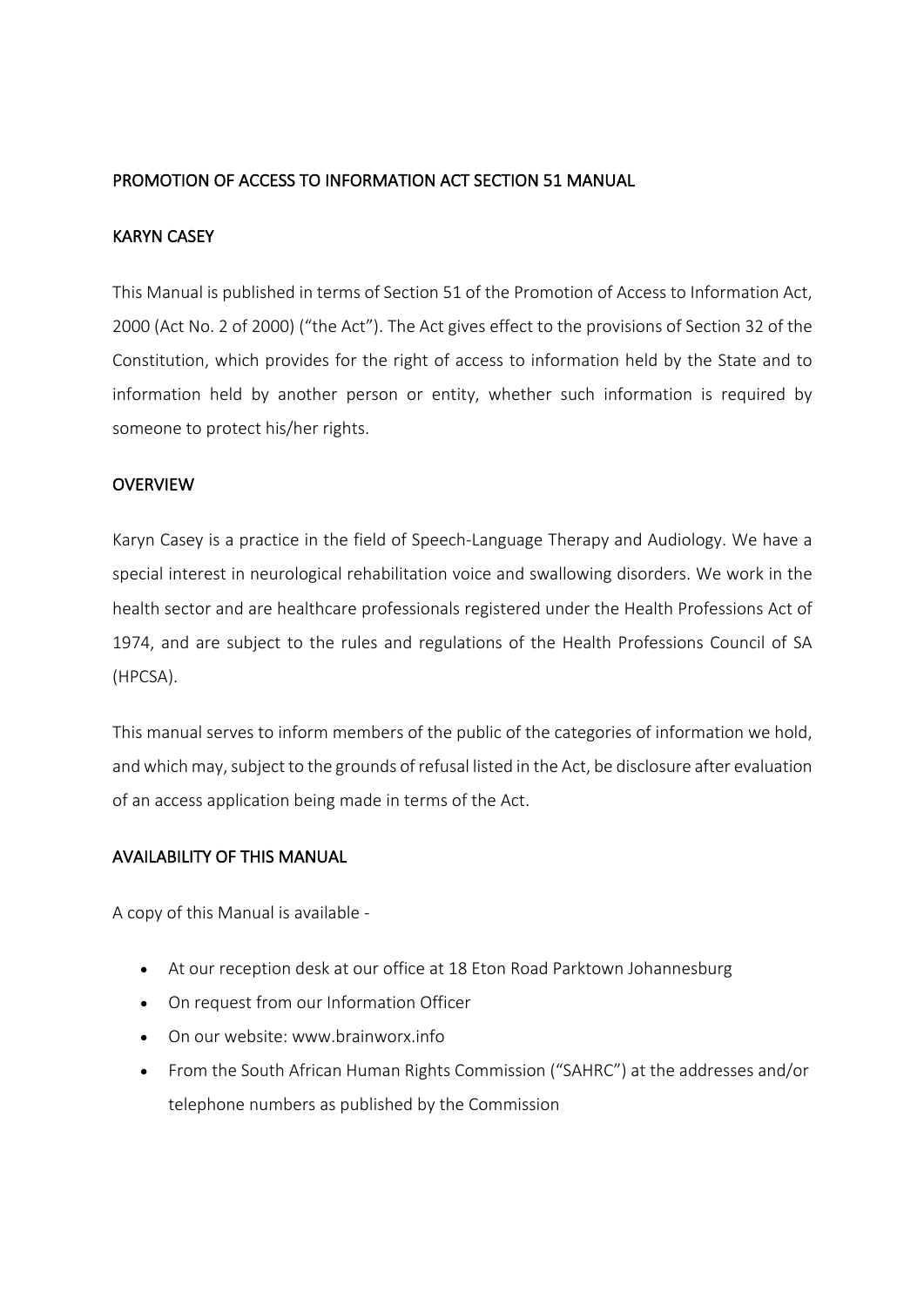This Manual will be updated from time to time, as and when required.

# OUR INFORMATION OFFICER

Our Information Officer is: KARYN CASEY Tel nr: 0836568979

HOW TO REQUEST ACCESS TO RECORDS HELD BY KARYN CASEY: Requests for access to records held by Karyn Casey must be made on the request forms that are available from rooms, or from the SAHRC website (www.sahrc.org.za).

When a record is requested, the following will apply:

- Fees may be payable. These fees are prescribed by law, and can change from time to time. The fee list is attached to this document.
- The Request Form must be completed. It can be obtained from the Information Officer, on the SAHRC website (www.sahrc.org.za) or on the website of the Department of Justice (www.justice.gov.za) under "PAIA" and "forms". On the Request Form all details must be completed, including the right the requester wants to protect by requesting the information.
- If the requester is acting on behalf of someone else, the signature of the other person as the one who is authorised the request to be made.
- The requester must state in which form (inspection of copy, paper copy, electronic copy, transcript, etc) s/he wants to access the information.
- If the record is part of another record, the requester will only be access the part(s) that pertains to the information s/he wants or is entitled to, and not the rest of the record.

All requests will be evaluated against the provisions of the Act. The Act allows the Information Officer to refuse access on grounds stipulated in the Act. One can, for example, not access another person's confidential information, or trade- or commercial secrets of a business.

An answer on a request for information must be made within 30 days of the request, and if not granted and the requester is not satisfied s/he can approach the courts within 30 days.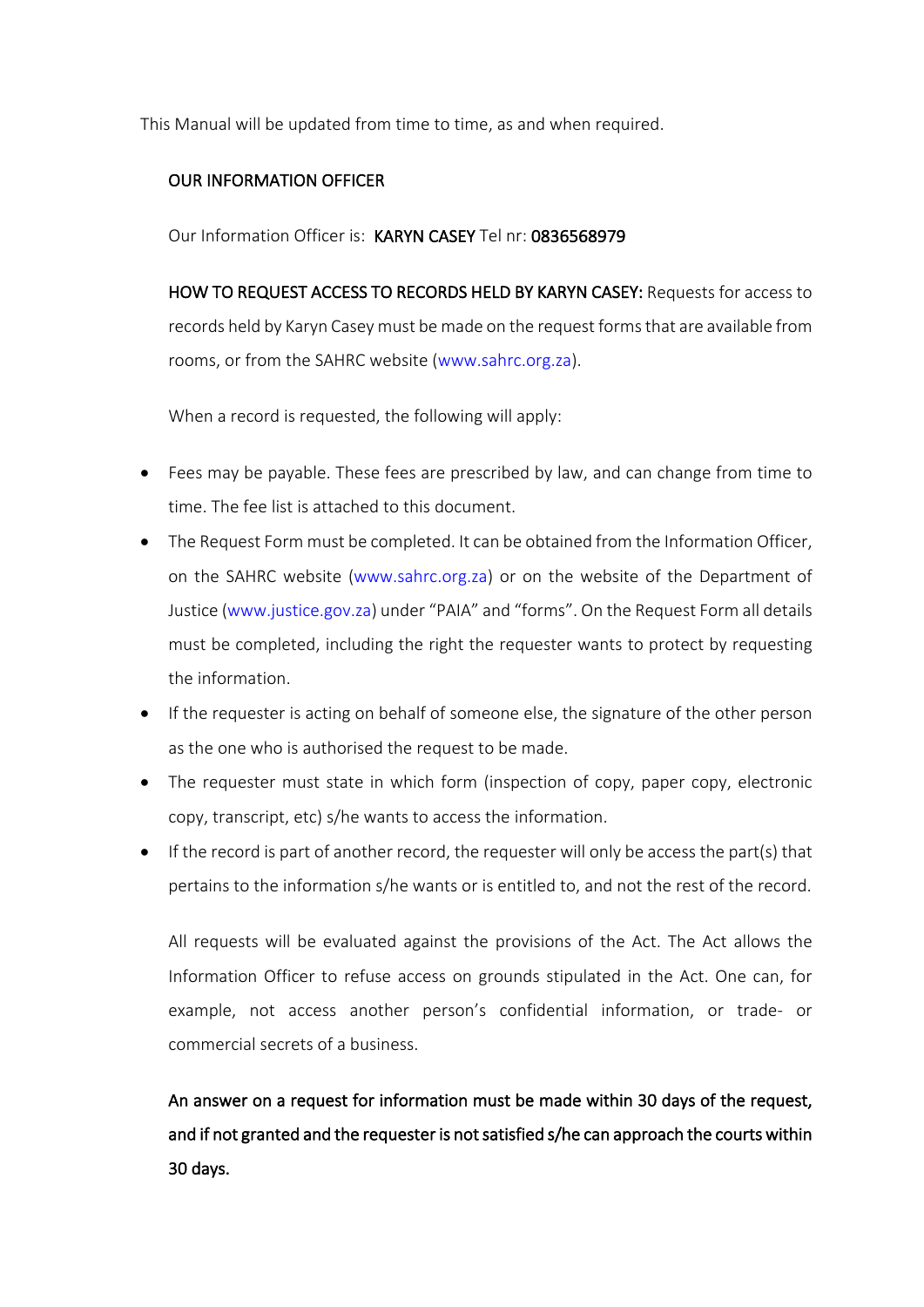# HOW THE ACT WORKS AND INFORMATION PUBLISHED BY THE SAHRC

More information on how the Act works and all other information can be obtained from the SAHRC – SA Human Rights Commission, at:

PRIVATE BAG X2700 Houghton 2041 Tel: 011 877 3600

OR

Braampark Forum 3

33 Hoofd Street

Braamfontein

There are also provincial SAHRC offices in all nine provinces.

### VOLUNTARY DISCLOSURE

The following information is made known automatically and persons do not have to request such information:

- Terms and conditions
- Services offered

This information is available directly from the practice or on our website.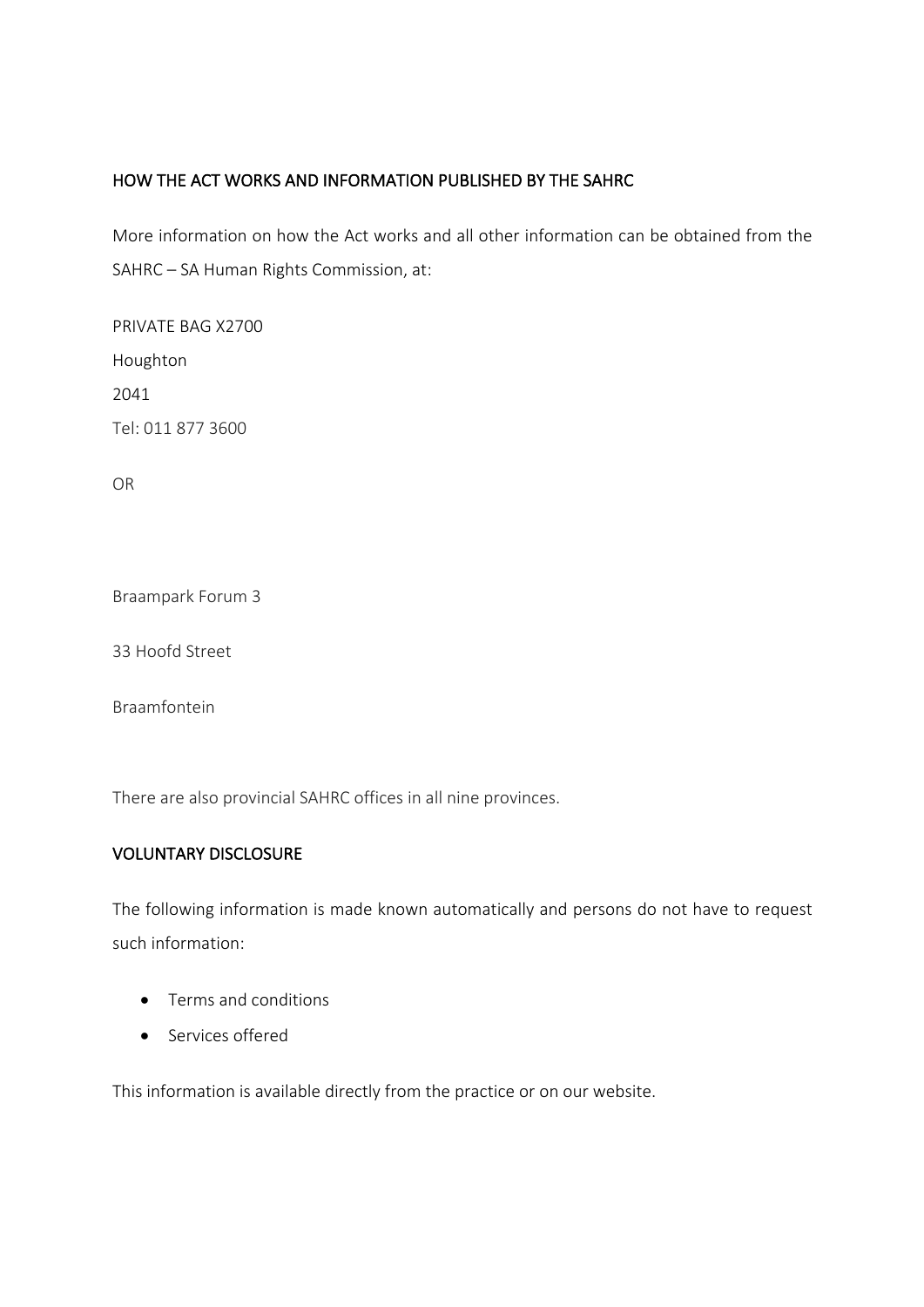### RECORDS AVAILABLE IN TERMS OF OTHER LEGISLATION

Information is available in terms of the following legislation to the persons or entities specified in such legislation, as well as the specific protections offered by such laws. As legislation changes from time to time, and new laws may stipulate new manners and extend the scope of access by persons specified in such entities, this list should be read as not being a final and complete list.

Business legislation (including all regulations issued in terms of such legislation):

Income Tax Act 58 of 1962;

Value Added Tax Act 89 of 1991;

Labour Relations Act 66 of 1995;

Basic Conditions of Employment Act 75 of 1997;

Unemployment Insurance Act 63 of 2001;

Electronic Communications and Transactions Act 25 of 2002;

Telecommunications Act 103 of 1996;

Electronic Communications Act 36 of 2005;

Consumer Protection Act 68 of 2008;

National Credit Act 34 of 2005.

Health legislation (including all regulations issued in terms of such legislation):

The National Health Act 61 of 2003;

Medical Schemes Act 121 of 1998;

Medicines and Related Substances Act 101 of 1965;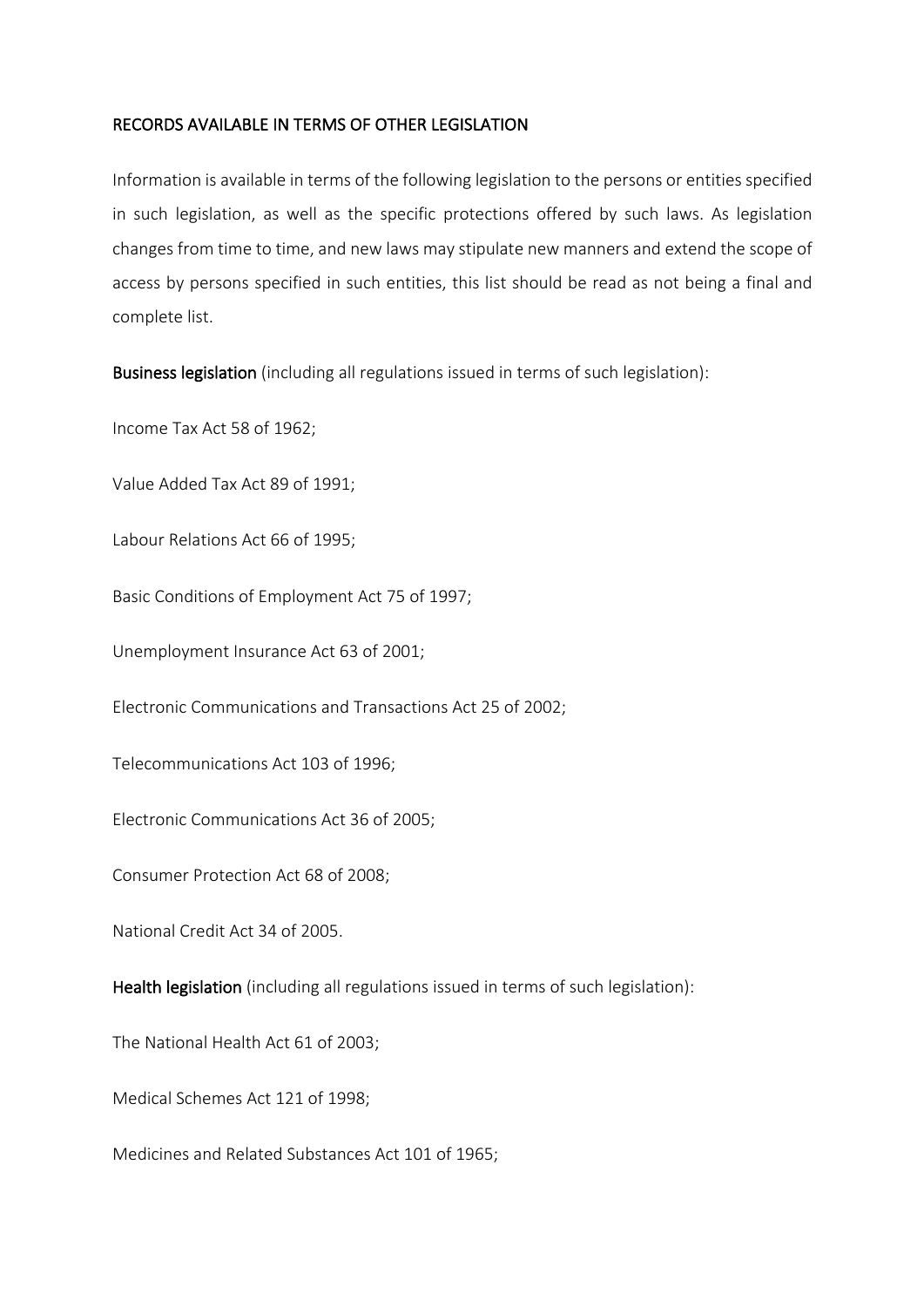Children's Act 38 of 2005;

Mental Healthcare Act 17 of 2002;

Health Professions Act 56 of 1974; etc.

#### RECORDS HELD BY KARYN CASEY

We hold records in the categories listed below. The fact that we list a record type here does not necessarily mean that we will disclose such records, and all access is subject to the evaluation processes outlined herein, which will be exercised in accordance with the requirements of the Act.

Internal records relating to our business, which includes our business's founding and other documents, minutes and policies; annual and other reports; financial records; operational records, policies and procedures; contracts; licences, trademarks and other intellectual property; production, marketing records; other internal policies and procedures; internal correspondence; statutory records; insurance policies and records; etc.

Personnel records, which includes records relating to temporary employees, fixed term employees, part-time employees, permanent employees, locums, associates, contractors, partners, directors, executive directors, non-executive directors. It includes personal files and similar records, records a third parties have provided to us about their personnel; employment contracts, conditions of employment; workplace policies; disciplinary records; termination records; minutes of staff meetings; performance management records and systems and all employment-related records and correspondence.

Client/patient records, which includes client/patient lists; health records; medical reports; funding records; agreements; consents; needs assessments; financial and accounts information; research information; evaluation records; profiling; and similar information. *It must be noted that, in the health sector, personal and patient information are protected by legislation and ethical rules, and disclosure can only take place, if at all, within those frameworks.*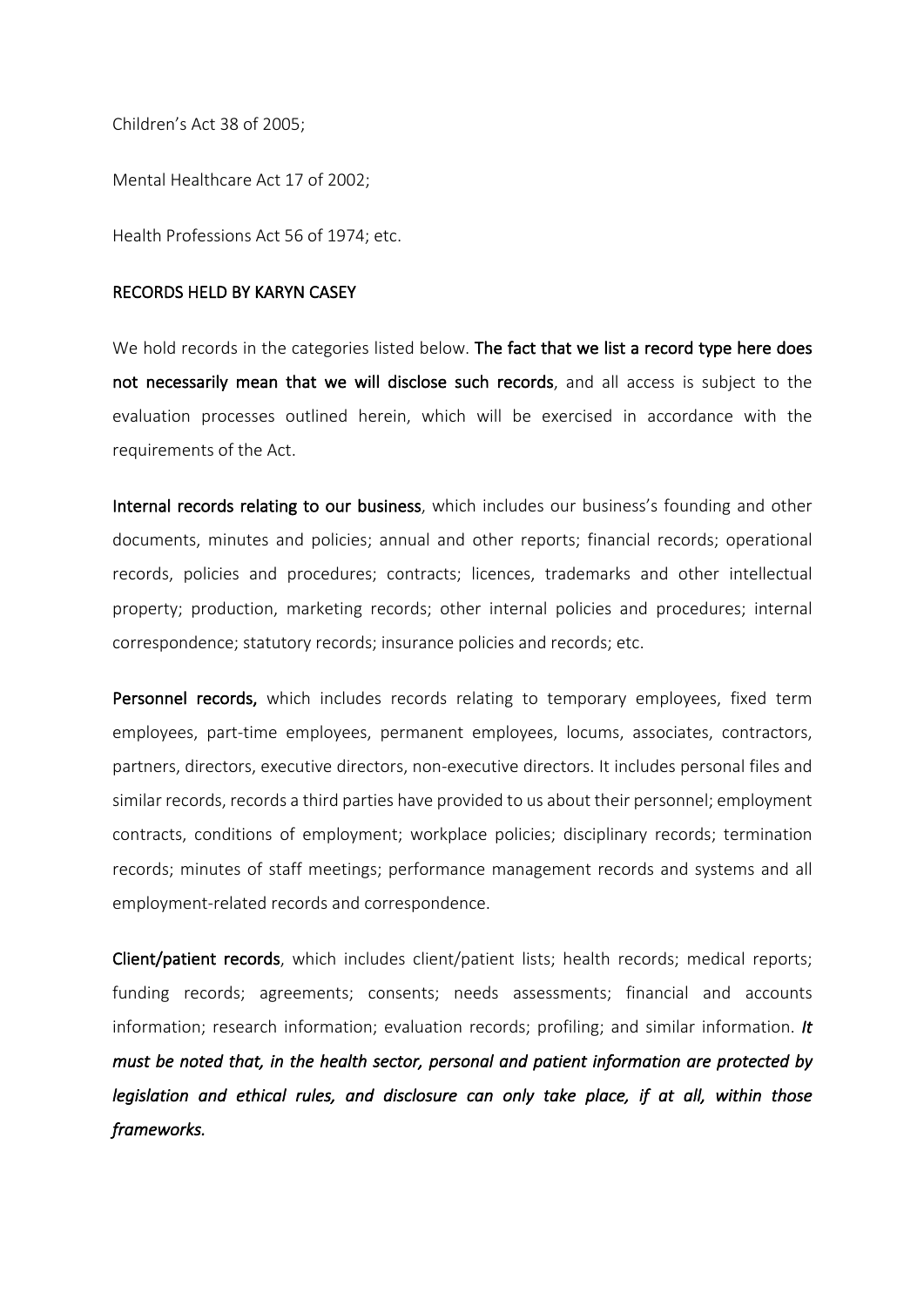Supplier and service provider records, which includes supplier registrations; contracts; confidentiality agreements and non-disclosure agreements, communications; logs; delivery records; commissioned work; and similar information, some of which might be provided to us by such suppliers and providers under service- and other contacts. Technical records, which includes manuals, logs, electronic and cached information, product registrations, product dossiers, health professionals council / statutory body records, approvals, conditions and requirements, trade association information and similar product information.

Third party information, which may be in our possession but which would be subject to the conditions set in relation to such possession and use or purpose limitations.

Environment and market information, which include information bought, publicly available information and commissioned information which pertains to the specific sector and market of our business and factors that affect the business, professional and healthcare environment.